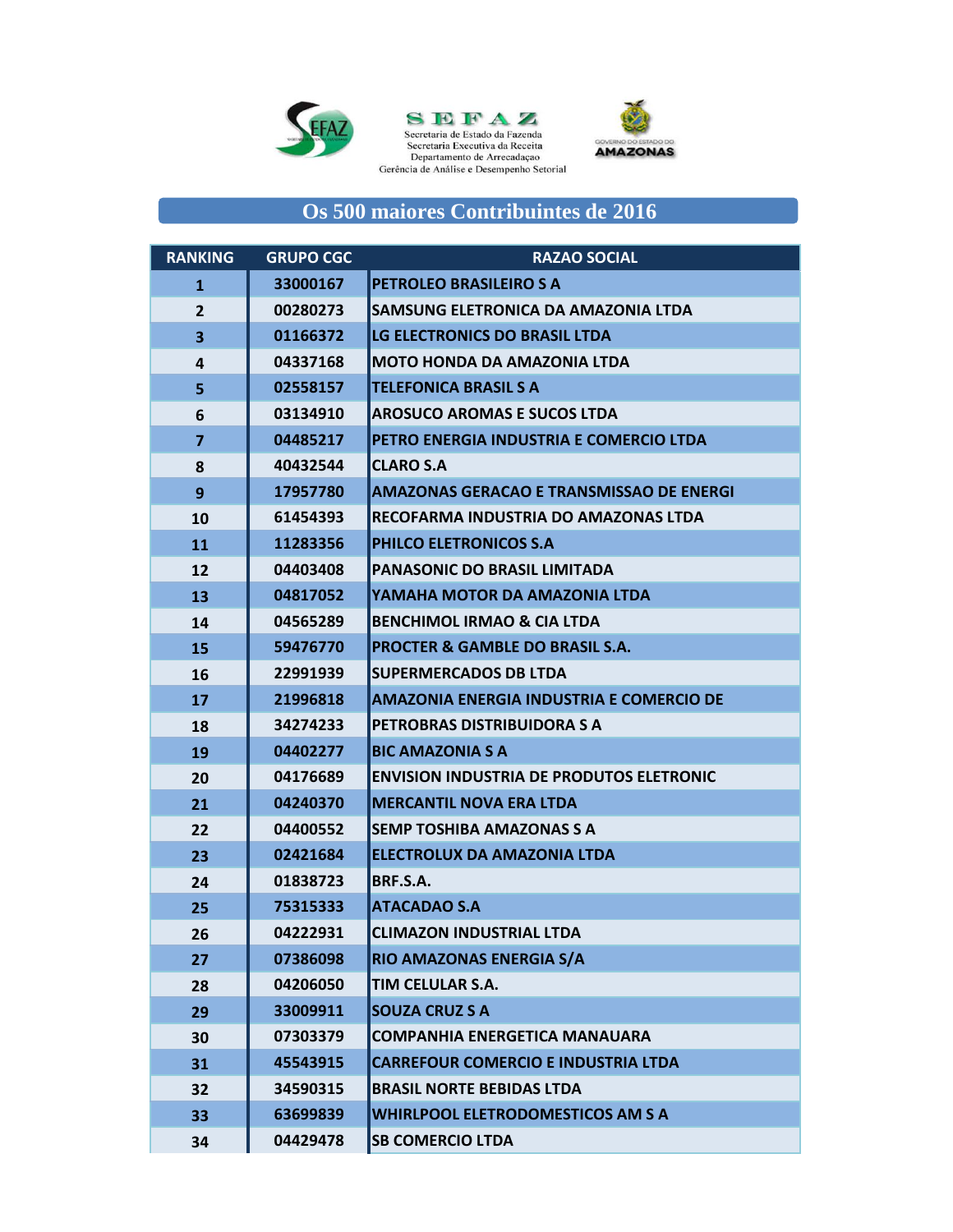| 35 | 07390807 | <b>BREITENER TAMBAQUI S A</b>                   |
|----|----------|-------------------------------------------------|
| 36 | 02864417 | <b>BRASIL KIRIN BEBIDAS LTDA</b>                |
| 37 | 22704425 | ADF DISTRIBUIDORA DE BEBIDAS LTDA.              |
| 38 | 04628426 | <b>TECHNOS DA AMAZONIA IND E COM S/A</b>        |
| 39 | 07469933 | <b>GERA AMAZONAS GERADORA DE ENERGIA DO AMA</b> |
| 40 | 07387573 | <b>BREITENER JARAQUI S.A</b>                    |
| 41 | 84521053 | TAPAJOS COMERCIO DE MEDICAMENTOS LTDA           |
| 42 | 33337122 | <b>IPIRANGA PRODUTOS DE PETROLEO S/A</b>        |
| 43 | 08322908 | DAFRA DA AMAZONIA INDUSTRIA E COMERCIO D        |
| 44 | 84453844 | <b>TELLERINA COMERCIO DE PRESENTES E ARTIGO</b> |
| 45 | 05830195 | <b>ORIENT RELOGIOS DA AMAZONIA LTDA</b>         |
| 46 | 43447044 | <b>SONY BRASIL LTDA</b>                         |
| 47 | 33200056 | <b>LOJAS RIACHUELO S.A</b>                      |
| 48 | 59275792 | <b>GENERAL MOTORS DO BRASIL LTDA</b>            |
| 49 | 12424020 | <b>NOVAMED FABRICACAO DE PRODUTOS FARMACEUT</b> |
| 50 | 02273580 | <b>HARLEY DAVIDSON DO BRASIL LTDA</b>           |
| 51 | 33174335 | <b>CROWN EMBALAGENS METALICAS DA AMAZONIA S</b> |
| 52 | 56991441 | <b>AVON COSMETICOS LTDA</b>                     |
| 53 | 04169215 | PETROLEO SABBA S/A                              |
| 54 | 84466424 | DUNORTE DISTRIBUIDORA DE PRODUTOS DE CON        |
| 55 | 05423963 | OI MOVEL S.A.                                   |
| 56 | 04838649 | <b>REXAM AMAZONIA LTDA</b>                      |
| 57 | 04222428 | <b>COIMPA INDUSTRIAL LTDA</b>                   |
| 58 | 33000118 | TELEMAR NORTE LESTE S A                         |
| 59 | 34516088 | SECULUS DA AMAZONIA INDUSTRIA E COMERCIO        |
| 60 | 71673990 | <b>NATURA COSMÉTICOS S/A</b>                    |
| 61 | 45242914 | <b>C &amp; A MODAS LTDA</b>                     |
| 62 | 19900000 | <b>CERVEJARIAS KAISER BRASIL S.A.</b>           |
| 63 | 60409075 | <b>NESTLE BRASIL LTDA</b>                       |
| 64 | 34019992 | <b>MINERACAO TABOCA SA</b>                      |
| 65 | 00013314 | <b>CIMENTO VENCEMOS DO AMAZONAS LTDA</b>        |
| 66 | 47427653 | <b>MAKRO ATACADISTA SOCIEDADE ANONIMA</b>       |
| 67 | 14808074 | TRIUMPH FABRICACAO DE MOTOCICLETAS DE MA        |
| 68 | 84447804 | J TOLEDO DA AMAZONIA INDUSTRIA E COMERCI        |
| 69 | 05541925 | <b>HONDA COMPONENTES DA AMAZONIA LTDA</b>       |
| 70 | 06710613 | <b>RUFINO COMERCIO DE ALIMENTOS LTDA</b>        |
| 71 | 01341776 | <b>MERCOSUL LINE NAVEGACAO E LOGISTICA LTDA</b> |
| 72 | 33122466 | <b>CERAS JOHNSON LTDA</b>                       |
| 73 | 59104760 | <b>TOYOTA DO BRASIL LTDA</b>                    |
| 74 | 21900899 | <b>CERVEJARIAS KAISER NORDESTE SA</b>           |
| 75 | 63715510 | MAGNUM INDUSTRIA DA AMAZONIA S/A                |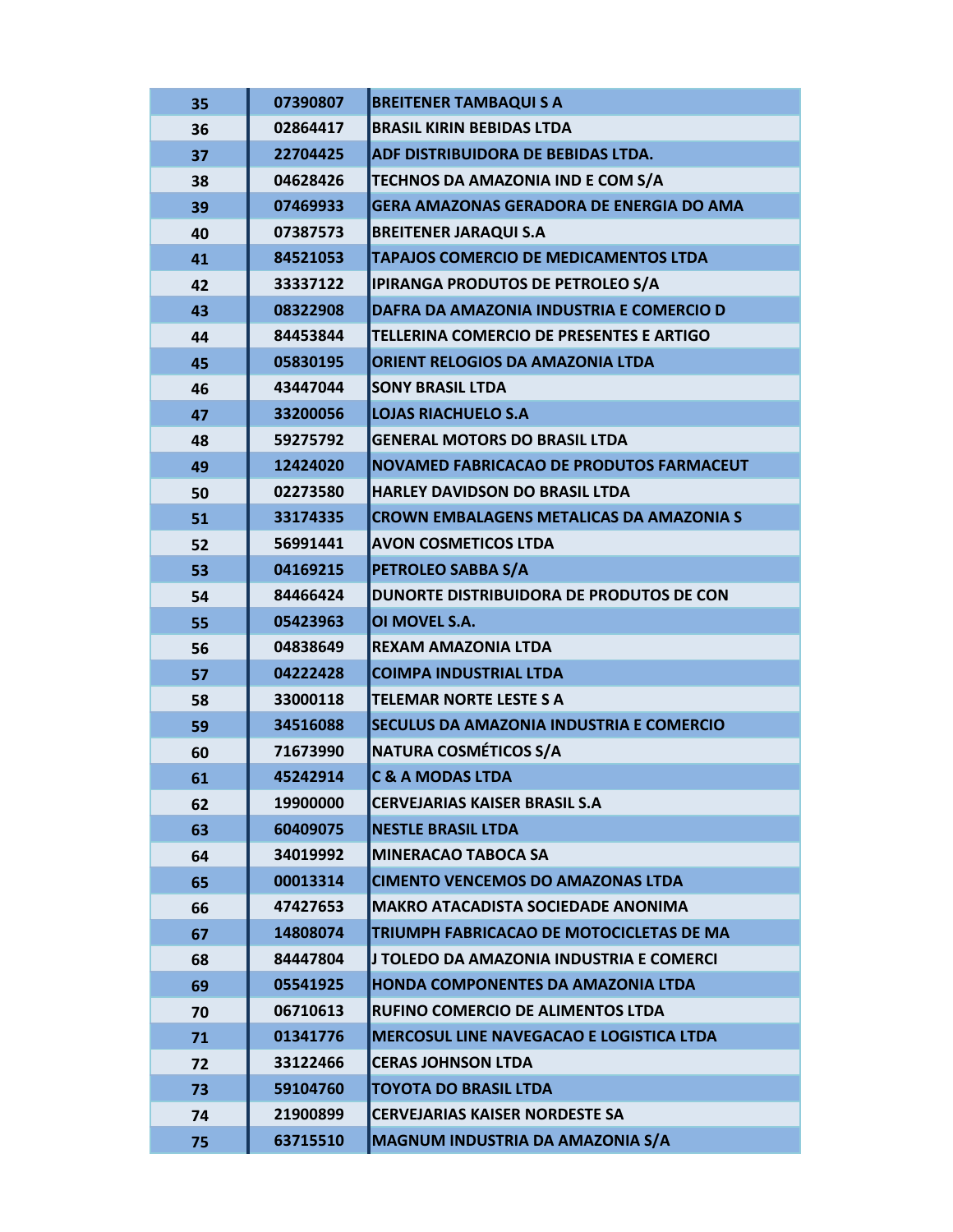| 76  | 02726752 | PEPSI-COLA INDUSTRIAL DA AMAZONIA LTDA          |
|-----|----------|-------------------------------------------------|
| 77  | 16701716 | FCA CHRYSLER AUTOMOVEIS BRASIL LTDA             |
| 78  | 06147451 | <b>CALAMO DISTRIBUIDORA DE PRODUTOS DE BELE</b> |
| 79  | 72820822 | <b>SKY BRASIL SERVICOS LTDA</b>                 |
| 80  | 03071894 | VALFILM AMAZONIA INDUSTRIA E COMERCIO LT        |
| 81  | 05553531 | PIONEER DO BRASIL LTDA                          |
| 82  | 06057223 | <b>SENDAS DISTRIBUIDORA S.A</b>                 |
| 83  | 92754738 | <b>LOJAS RENNER S.A</b>                         |
| 84  | 05254957 | <b>BRASIL KIRIN LOGISTICA E DISTRIBUICAO LT</b> |
| 85  | 04229761 | <b>VIDEOLAR-INNOVA S/A</b>                      |
| 86  | 08649664 | TCT MOBILE - TELEFONES LTDA                     |
| 87  | 08014346 | 3M MANAUS INDUSTRIA DE PRODUTOS QUIMICOS        |
| 88  | 03488542 | CDL CENTRO DE DISTRIBUICAO E LOGISTICA L        |
| 89  | 23871782 | <b>BMW MANUFACTURING INDUSTRIA DE MOTOS DA</b>  |
| 90  | 01120364 | <b>WG ELETRO S.A</b>                            |
| 91  | 09154836 | ARRIS INDUSTRIA ELETRONICA DO BRASIL LTD        |
| 92  | 61189288 | <b>MARISA LOJAS S.A.</b>                        |
| 93  | 43214055 | <b>MARTINS COMERCIO E SERVICOS DE DISTRIBUI</b> |
| 94  | 04301024 | <b>CALOI NORTE SA</b>                           |
| 95  | 54612650 | <b>ESSILOR DA AMAZONIA INDUSTRIA E COMERCIO</b> |
| 96  | 06317393 | <b>BIG TRADING E EMPREENDIMENTOS LTDA</b>       |
| 97  | 11758367 | TPV DO BRASIL INDUSTRIA DE ELETRONICOS L        |
| 98  | 03128979 | DISTRIBUIDORA EQUADOR DE PRODUTOS DE PET        |
| 99  | 56925019 | <b>MISSIATO INDUSTRIA E COMERCIO LTDA</b>       |
| 100 | 09137895 | <b>KAWASAKI MOTORES DO BRASIL LTDA</b>          |
| 101 | 84127208 | <b>AMCOR EMBALAGENS DA AMAZONIA S A</b>         |
| 102 | 74404229 | <b>FLEXTRONICS INTERNATIONAL TECNOLOGIA LTD</b> |
| 103 | 01192333 | <b>HONDA AUTOMOVEIS DO BRASIL LTDA</b>          |
| 104 | 07200194 | <b>CAL-COMP INDUSTRIA E COMERCIO DE ELETRON</b> |
| 105 | 07637620 | SALCOMP INDUSTRIAL ELETRONICA DA AMAZONI        |
| 106 | 05477207 | AMAZON ACO INDUSTRIA E COMERCIO LTDA            |
| 107 | 81243735 | POSITIVO INFORMATICA S/A                        |
| 108 | 02341467 | AMAZONAS DISTRIBUIDORA DE ENERGIA S/A           |
| 109 | 14200166 | ELGIN INDUSTRIAL DA AMAZONIA LTDA               |
| 110 | 82901000 | <b>INTELBRAS S.A. INDUSTRIA DE TELECOMUNICA</b> |
| 111 | 84496066 | PST ELETRONICA LTDA                             |
| 112 | 04664637 | <b>COPAG DA AMAZONIA S A</b>                    |
| 113 | 29067113 | <b>POLIMIX CONCRETO LTDA</b>                    |
| 114 | 59104422 | <b>VOLKSWAGEN DO BRASIL INDUSTRIA DE VEICUL</b> |
| 115 | 08775944 | NEOTEC INDUSTRIA E COMERCIO DE PNEUS LTD        |
| 116 | 33014556 | <b>LOJAS AMERICANAS S.A.</b>                    |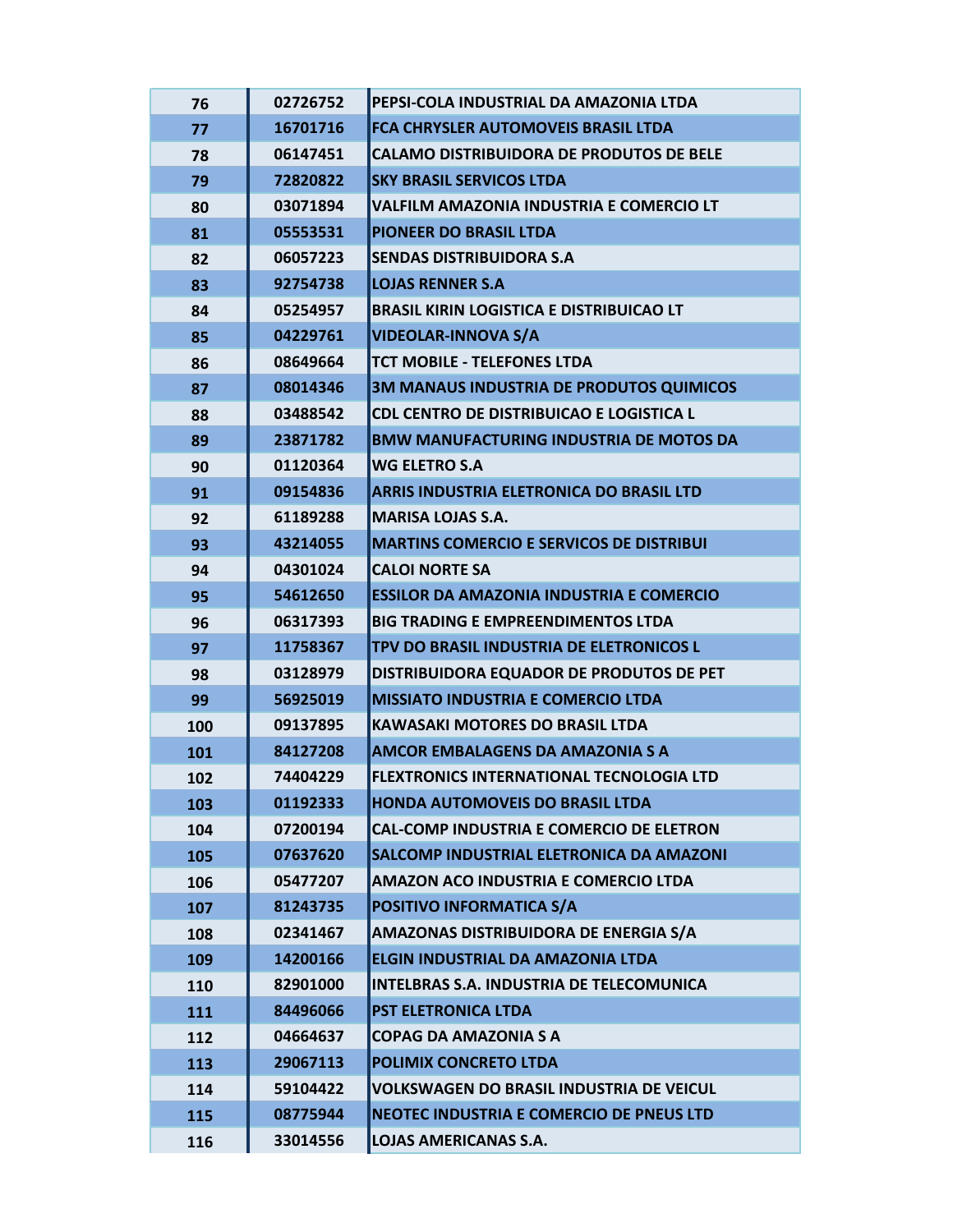| 117 | 07703111 | HARMAN DA AMAZONIA INDUSTRIA ELETRONICA         |
|-----|----------|-------------------------------------------------|
| 118 | 84089358 | <b>S V INSTALACOES LTDA</b>                     |
| 119 | 05524572 | <b>CHEVRON BRASIL LUBRIFICANTES LTDA</b>        |
| 120 | 04265872 | <b>ITAUTINGA AGRO INDUSTRIAL S/A</b>            |
| 121 | 01257995 | <b>GOIASMINAS INDUSTRIA DE LATICINIOS LTDA</b>  |
| 122 | 34484188 | <b>ELSYS EQUIPAMENTOS ELETRONICOS LTDA</b>      |
| 123 | 34597955 | <b>WHITE MARTINS GASES INDUSTRIAIS DO NORTE</b> |
| 124 | 06626253 | <b>EMPREENDIMENTOS PAGUE MENOS S/A</b>          |
| 125 | 09039988 | <b>SAGEMCOM BRASIL COMUNICACOES LTDA</b>        |
| 126 | 00624964 | <b>COMPANHIA DE GAS DO AMAZONAS - CIGAS</b>     |
| 127 | 02796653 | <b>DISTRIBUIDORA LOPES LTDA</b>                 |
| 128 | 07293118 | <b>BRASITECH INDUSTRIA E COMERCIO DE APAREL</b> |
| 129 | 04454120 | <b>MASA DA AMAZONIA LTDA</b>                    |
| 130 | 13645479 | HUMAX DO BRASIL INDUSTRIA ELETRONICA LTD        |
| 131 | 04898857 | <b>JABIL INDUSTRIAL DO BRASIL LTDA</b>          |
| 132 | 13699433 | <b>BRITANIA COMPONENTES ELETRONICOS LTDA</b>    |
| 133 | 04563672 | <b>SOCIEDADE FOGAS LIMITADA</b>                 |
| 134 | 61065199 | <b>OCRIM S A PRODUTOS ALIMENTICIOS</b>          |
| 135 | 17467515 | <b>CAFE TRES CORAÇÕES S.A</b>                   |
| 136 | 05402904 | <b>EMPRESA BRASILEIRA DE DISTRIBUICAO LTDA</b>  |
| 137 | 06257367 | H. M. COMERCIO DE ALIMENTOS LTDA - EPP          |
| 138 | 02773531 | TECHNICOLOR BRASIL MIDIA E ENTRETENIMENT        |
| 139 | 04398251 | J. CRUZ INDUSTRIA DE BEBIDAS LTDA.              |
| 140 | 26013023 | <b>CONIPA INDUSTRIA E COMERCIO DE PRESENTES</b> |
| 141 | 24227491 | SEMP TCL INDUSTRIA E COMERCIO DE ELETROE        |
| 142 | 03341024 | MIR IMPORTACAO E EXPORTACAO LTDA                |
| 143 | 07305913 | SONY DADC BRASIL IND COM E DISTRIBUICAO         |
| 144 | 19917881 | THE CHEMOURS COMPANY INDUSTRIA E COMERCI        |
| 145 | 10951654 | <b>VOITH HYDRO DA AMAZONIA LTDA</b>             |
| 146 | 07552901 | <b>FRIOTRANS COMERCIO E TRANSPORTES DE CARG</b> |
| 147 | 17428731 | PROSEGUR BRASIL S/A - TRANSPORTADORA DE         |
| 148 | 03519135 | <b>GREE ELECTRIC APPLIANCES DO BRASIL LTDA</b>  |
| 149 | 02916265 | <b>JBS S/A</b>                                  |
| 150 | 04012043 | <b>SHOWA DO BRASIL LTDA</b>                     |
| 151 | 04724476 | <b>ADRIANA DISTRIBUIDORA DE PRODUTOS ALIMEN</b> |
| 152 | 22798094 | FLEX IMP EXPORT INDUSTRIA E COMERCIO DE         |
| 153 | 03987364 | <b>ATEM S DISTRIBUIDORA DE PETROLEO S.A</b>     |
| 154 | 07391948 | L S M COMERCIO DE ALIMENTOS E NAVEGACAO         |
| 155 | 12493492 | <b>UEI BRASIL CONTROLES REMOTOS LTDA</b>        |
| 156 | 04386041 | <b>COCIL CONSTRUCOES CIVIS E INDUSTRIAIS LT</b> |
| 157 | 61064838 | SAINT GOBAIN DO BRASIL PRODUTOS INDUSTRI        |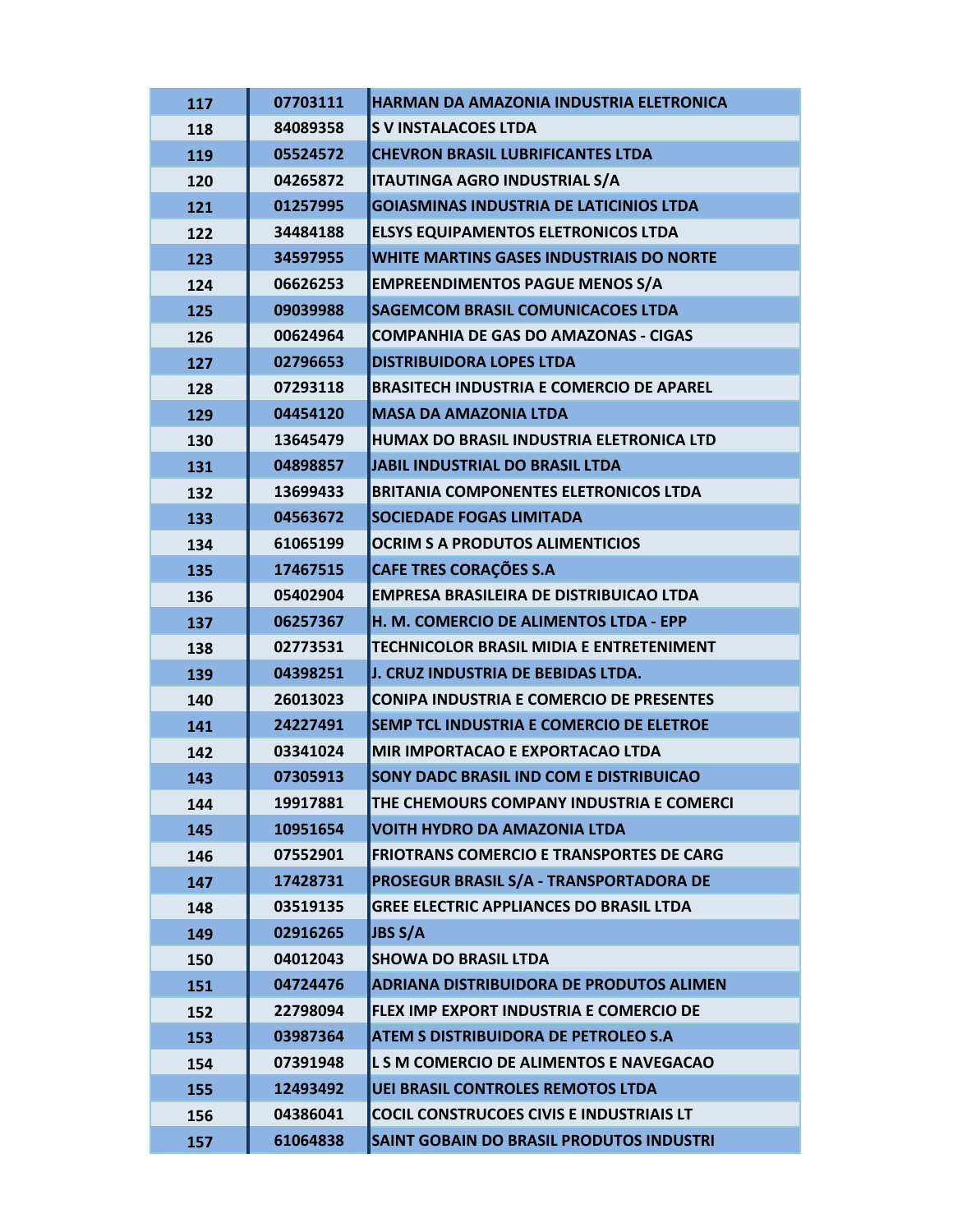| 158 | 08038545 | INATUREZA COMERCIO DE DESCARTAVEIS LTDA         |
|-----|----------|-------------------------------------------------|
| 159 | 02337524 | <b>INFO STORE COMPUTADORES DA AMAZONIA LTDA</b> |
| 160 | 10394422 | <b>HYUNDAI MOTOR BRASIL MONTADORA DE AUTOMO</b> |
| 161 | 04501136 | <b>LJ GUERRA &amp; CIA LTDA</b>                 |
| 162 | 00223046 | <b>MARY KAY DO BRASIL LTDA</b>                  |
| 163 | 17469701 | <b>ARCELORMITTAL BRASIL SA</b>                  |
| 164 | 04944068 | <b>MUSASHI DA AMAZONIA LTDA</b>                 |
| 165 | 01550802 | PE DE GURI COMERCIO E REPRESENTACOES LTD        |
| 166 | 03951798 | UNICOBA DA AMAZONIA LTDA                        |
| 167 | 15828064 | <b>CANAA INDUSTRIA DE LATICINIOS LTDA</b>       |
| 168 | 07976402 | IICOPAL ITAMARATI DISTRIBUIDORA E COMERCI       |
| 169 | 57497539 | <b>BRIDGESTONE FIRESTONE DO BRASIL INDUSTRI</b> |
| 170 | 02887535 | <b>B A ELETRICA LTDA</b>                        |
| 171 | 04387155 | <b>TOP INTERNACIONAL LTDA</b>                   |
| 172 | 02651366 | <b>VISTEON AMAZONAS LTDA</b>                    |
| 173 | 09132659 | <b>EMBRATEL TVSAT TELECOMUNICACOES SA</b>       |
| 174 | 07656227 | A W FABER CASTELL AMAZONIA S A                  |
| 175 | 33000092 | <b>COSAN LUBRIFICANTES E ESPECIALIDADES S.A</b> |
| 176 | 04104117 | NISSAN DO BRASIL AUTOMOVEIS LTDA                |
| 177 | 01682147 | <b>AVENORTE AVICOLA CIANORTE LTDA</b>           |
| 178 | 09631624 | <b>J R RODRIGUES VARIEDADES LTDA</b>            |
| 179 | 03264927 | <b>MANAUS AMBIENTAL S A</b>                     |
| 180 | 84107697 | PROCOMP AMAZONIA INDUSTRIA ELETRONICA LT        |
| 181 | 02003329 | C M DISTRIBUIDORA DE ALIMENTOS LTDA             |
| 182 | 05424338 | J A F DE LIMA                                   |
| 183 | 01771241 | <b>NISSIN BRAKE DO BRASIL LTDA</b>              |
| 184 | 00399541 | <b>TYCO ELECTRONICS DA AMAZONIA LTDA</b>        |
| 185 | 63736714 | DIXTAL BIOMEDICA INDUSTRIA E COMERCIO LT        |
| 186 | 00497373 | <b>SKY SERVICOS BANDA LARGA LTDA</b>            |
| 187 | 67562884 | SONOPRESS - RIMO INDUSTRIA E COMERCIO FO        |
| 188 | 04561957 | <b>IMPORTADORA TV LAR LTDA</b>                  |
| 189 | 01376079 | JOHNSON CONTROLS PS DO BRASIL LTDA              |
| 190 | 34486860 | <b>BONNA VITTA INDUSTRIA E COMERCIO LTDA</b>    |
| 191 | 13530973 | NOVO MUNDO AMAZONIA MOVEIS E UTILIDADES         |
| 192 | 06259534 | A C DISTRIBUIDORA DE CEREAIS LTDA - ME          |
| 193 | 00654636 | IJ L A MARTINS - EPP                            |
| 194 | 84590892 | HERMASA NAVEGACAO DA AMAZONIA SA                |
| 195 | 04310086 | <b>BK ENERGIA ITACOATIARA LTDA</b>              |
| 196 | 08986284 | FOXCONN MOEBG INDUSTRIA DE ELETRONICOS          |
| 197 | 20267038 | CAN COMERCIO ATACADISTA DE PRODUTOS ALIM        |
| 198 | 06347409 | <b>SBF COMERCIO DE PRODUTOS ESPORTIVOS LTDA</b> |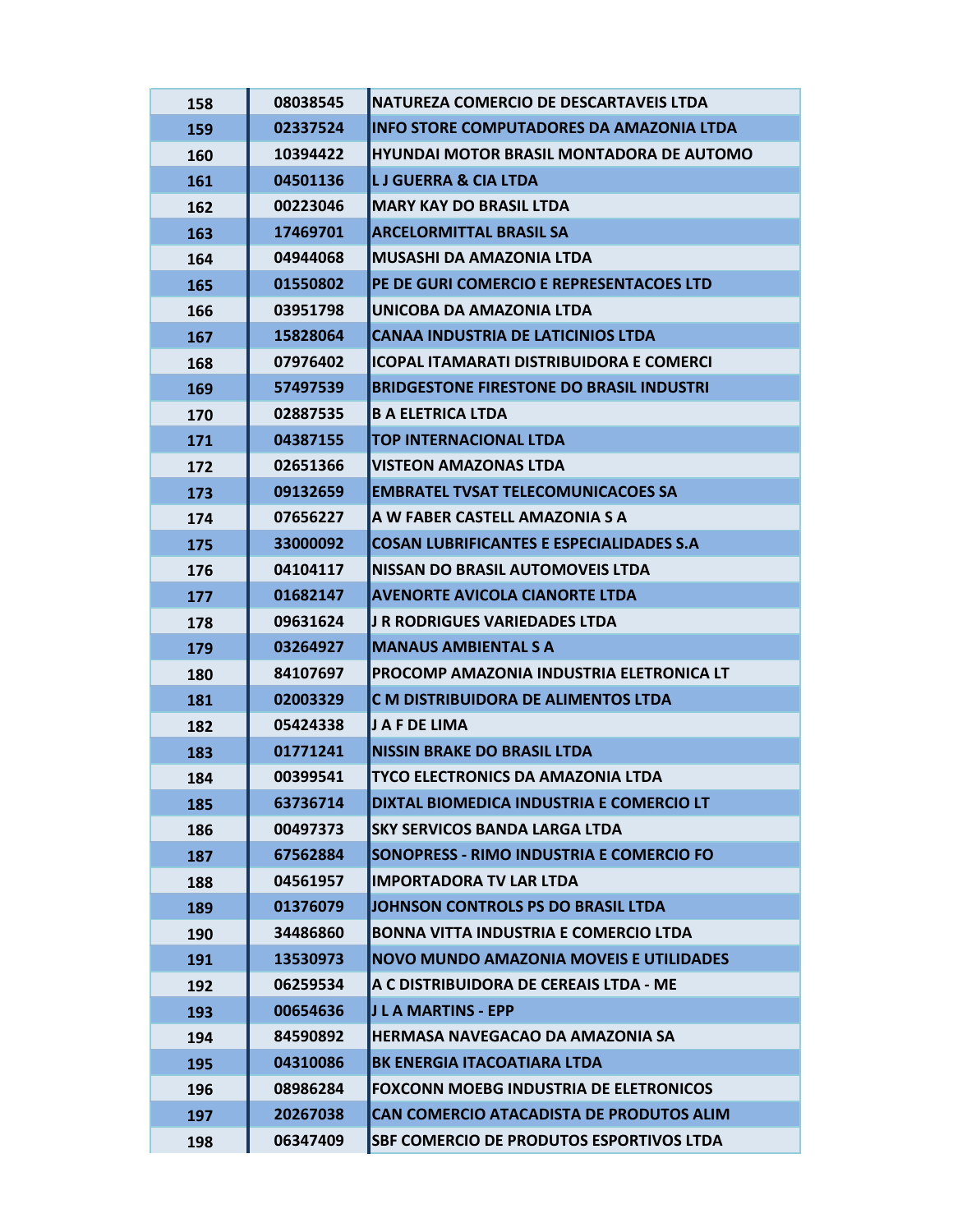| 199 | 04034304 | HDL DA AMAZONIA INDUSTRIA ELETRONICA LTD        |
|-----|----------|-------------------------------------------------|
| 200 | 06990011 | REAL BEBIDAS DA AMAZONIA LTDA                   |
| 201 | 04754557 | <b>CATERPILLAR BRASIL COMERCIO DE MAQUINAS</b>  |
| 202 | 05492907 | MIKITOS IND E COMERCIO DE GENEROS ALIMEN        |
| 203 | 02865246 | MAGNETI MARELLI COFAP FABRICADORA DE PEC        |
| 204 | 02458527 | <b>MAO DUPLA COMERCIO E REPRESENTACOES LTDA</b> |
| 205 | 07199805 | <b>GRANDE MOINHO CEARENSE S A</b>               |
| 206 | 00913443 | <b>RENAULT DO BRASIL S/A</b>                    |
| 207 | 29737368 | <b>MASTERFOODS BRASIL ALIMENTOS LTDA</b>        |
| 208 | 07540217 | WILD AMAZON FLAVORS CONCENTRADOS E CORAN        |
| 209 | 03586320 | <b>ROCHA &amp; PAIVA LTDA</b>                   |
| 210 | 09248095 | TRES RIOS DISTRIBUICAO REPRESENTACAO E C        |
| 211 | 02402867 | <b>AMAZON INDUSTRIA DE GELO E BEBIDAS LTDA</b>  |
| 212 | 04993160 | DISTRIBUIDORA DE CARNES J K LTDA                |
| 213 | 56228356 | <b>CRBS S/A</b>                                 |
| 214 | 06151921 | <b>COIMBRA IMPORTACAO E EXPORTACAO LTDA</b>     |
| 215 | 84127091 | <b>MARISA CALCADOS LTDA</b>                     |
| 216 | 49383250 | <b>HISAMITSU FARMACEUTICA DO BRASIL LTDA</b>    |
| 217 | 04413977 | PAM INDUSTRIA DE PLASTICOS INJETADOS LTD        |
| 218 | 09241710 | FEDERAL MOGUL INDUSTRIA DE AUTOPECAS LTD        |
| 219 | 02805138 | <b>OCIDENTAL COMERCIO DE FRIOS LTDA</b>         |
| 220 | 59104273 | <b>MERCEDES-BENZ DO BRASIL LTDA</b>             |
| 221 | 03485775 | <b>COMPANHIA MULLER DE BEBIDAS</b>              |
| 222 | 03521296 | SAT BRAS INDUSTRIA ELETRONICA DA AMAZONI        |
| 223 | 08451222 | FH COMERCIO E REPRESENTACAO DE ALIMENTOS        |
| 224 | 84511351 | DURAES DISTRIBUIDORA DE ESTIVAS LTDA            |
| 225 | 08171609 | <b>G.R COMERCIO DE SEMIJOIAS LTDA EPP</b>       |
| 226 | 02731761 | <b>COSMENORTE PRODUTOS DE HIGIENE E BELEZA</b>  |
| 227 | 05073228 | <b>BERTOLINI CONSTRUCAO NAVAL DA AMAZONIA L</b> |
| 228 | 09675751 | CAA COMERCIO AMAZONENSE DE ALUMINIO LTDA        |
| 229 | 05761306 | <b>COMERCIAL SABIA LTDA</b>                     |
| 230 | 03470727 | <b>FORD MOTOR COMPANY BRASIL LTDA</b>           |
| 231 | 03426484 | <b>SALDANHA RODRIGUES LTDA</b>                  |
| 232 | 01466897 | <b>CENTRO DO ALUMINIO LTDA</b>                  |
| 233 | 05498763 | <b>TAPAJOS PERFUMARIA LTDA</b>                  |
| 234 | 89237911 | <b>GLOBAL DISTRIBUICAO DE BENS DE CONSUMO L</b> |
| 235 | 10313717 | JAGUAR E LAND ROVER BRASIL IMPORTACAO E         |
| 236 |          |                                                 |
|     | 07169868 | FITAS FLAX DA AMAZONIA LIMITADA                 |
| 237 | 07615345 | <b>COMEPI COMERCIO DE COSMETICOS LTDA</b>       |
| 238 | 04398525 | <b>INTERNATIONAL PAPER EMBALAGENS DA AMAZON</b> |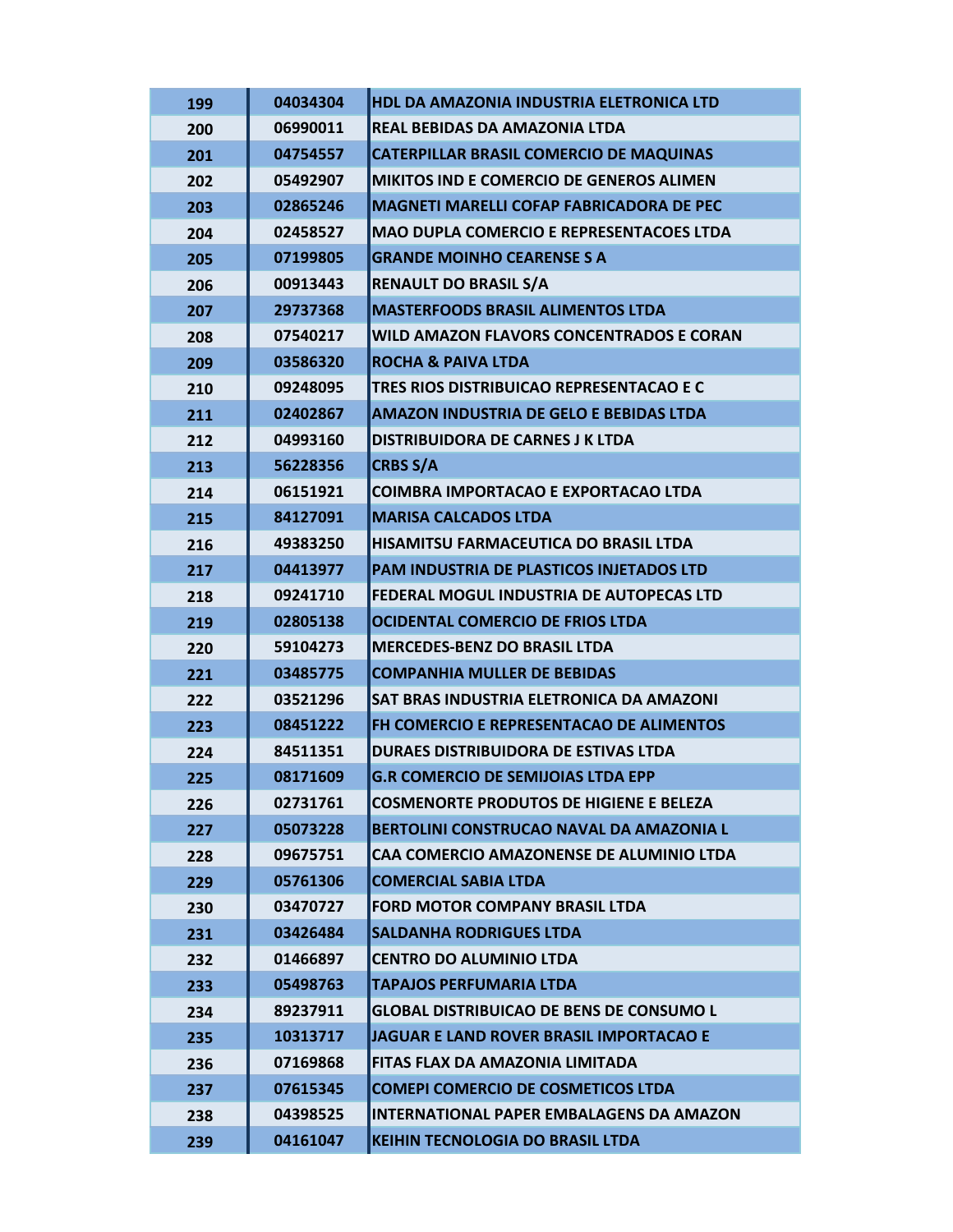| 240 | 05444666 | OTICA AVENIDA LIMITADA                          |
|-----|----------|-------------------------------------------------|
| 241 | 02283886 | <b>AGGREKO ENERGIA LOCACAO DE GERADORES LTD</b> |
| 242 | 63731426 | <b>QUATRO MARES DISTRIBUIDORA DE ALIMENTOS</b>  |
| 243 | 16404287 | <b>SUZANO PAPEL E CELULOSE S A</b>              |
| 244 | 05299463 | <b>MITSUBA DO BRASIL LTDA</b>                   |
| 245 | 14220230 | RYMO IMAGEM E PRODUTOS GRAFICOS DA AMAZO        |
| 246 | 11094287 | DISTRIBUIDORA DE ALIMENTOS PIARARA LTDA         |
| 247 | 02458590 | VIA EXPRESSA COMERCIO E REPRESENTACOES L        |
| 248 | 02392576 | <b>BANDEIRA DE MELO &amp; FILHOS LTDA</b>       |
| 249 | 03371596 | P S R COMERCIO REPRESENTACAO E DISTRIBUI        |
| 250 | 04414488 | METALFINO DA AMAZONIA LTDA                      |
| 251 | 84098383 | <b>CHIBATAO - NAVEGACAO E COMERCIO LTDA</b>     |
| 252 | 84520444 | <b>DISTRIBUIDORA FARIAS LTDA</b>                |
| 253 | 04686208 | <b>RODIONE DAS GRACAS PAVON SILVA EIRELI -</b>  |
| 254 | 14386045 | KAWASAKI COMPONENTES DA AMAZONIA LTDA           |
| 255 | 08338297 | <b>IRMAOS LIMA ATACADO DE ALIMENTOS LTDA -</b>  |
| 256 | 03522144 | ROBERTSHAW SOLUCOES DE CONTROLES DA AMAZ        |
| 257 | 15530875 | <b>CANON INDUSTRIA DE MANAUS LTDA</b>           |
| 258 | 04223160 | <b>IMPORTADORA LUANJO LTDA</b>                  |
| 259 | 03442420 | W N COMERCIO IMPORTACAO E REPRESENTACOES        |
| 260 | 17783547 | <b>GIBSON INNOVATIONS DO BRASIL INDUSTRIA E</b> |
| 261 | 14499581 | <b>KMA FABRICACAO E COMERCIO DE APARELHOS D</b> |
| 262 | 04547098 | <b>I-SHENG BRASIL INDUSTRIA E COMERCIO DE C</b> |
| 263 | 02036483 | <b>CONTINENTAL DO BRASIL PRODUTOS AUTOMOTIV</b> |
| 264 | 15048754 | <b>CALCENTER - CALCADOS CENTRO-OESTE LTDA</b>   |
| 265 | 04266078 | <b>G VIANA SILVA</b>                            |
| 266 | 02952485 | <b>ZARA BRASIL LTDA</b>                         |
| 267 | 34151100 | <b>SOTREQ S/A</b>                               |
| 268 | 47100110 | <b>VIA VENETO ROUPAS LTDA</b>                   |
| 269 | 05488143 | <b>NORTE DIST DE ACUMULADORES E ACESSORIOS</b>  |
| 270 | 00835261 | A M DA S RODRIGUES & CIA LTDA                   |
| 271 | 34558841 | <b>SIEMENS ELETROELETRONICA LTDA</b>            |
| 272 | 48539407 | <b>BASF S A</b>                                 |
| 273 | 06225970 | YAMAHA MOTOR COMPONENTES DA AMAZONIA LTD        |
| 274 | 84657907 | DENSO INDUSTRIAL DA AMAZONIA LTDA               |
| 275 | 42591651 | ARCOS DOURADOS COMERCIO DE ALIMENTOS LTD        |
| 276 | 28053619 | <b>CHOCOLATES GAROTO S/A.</b>                   |
| 277 | 04815999 | A C PORTELA IMPORTACAO E EXPORTACAO LTDA        |
| 278 | 05574407 | <b>DISTRIBUIDORA SAO JOSE LTDA</b>              |
| 279 | 07244008 | EYES NWHERE SISTEMAS INTELIGENTES DE IMA        |
| 280 | 06216138 | <b>SWEETMIX CONCENTRADOS DA AMAZONIA LTDA -</b> |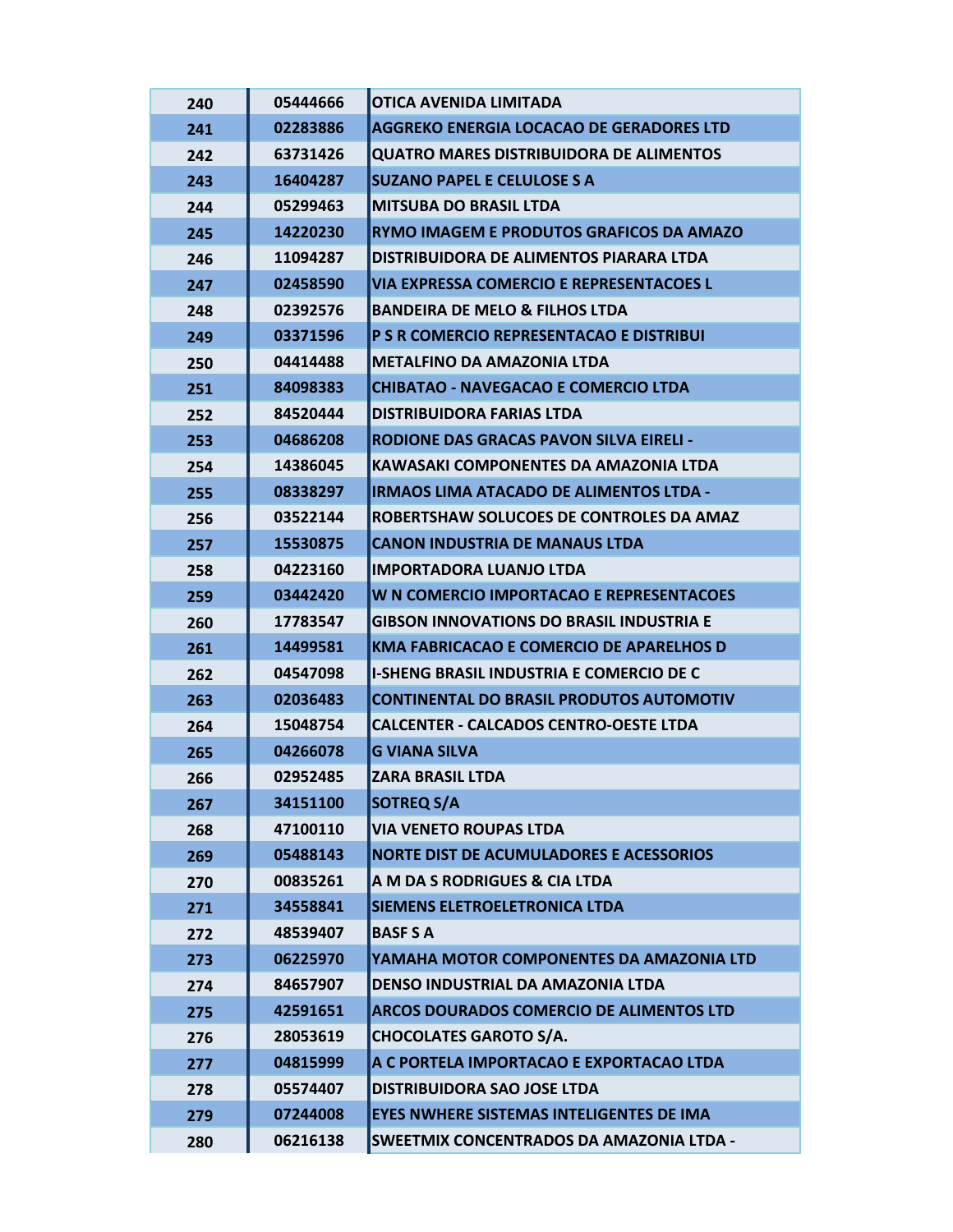| 281 | 07237568 | J A COMERCIO DE MATERIAIS DE CONSTRUCOES        |
|-----|----------|-------------------------------------------------|
| 282 | 07382118 | A P A COMERCIO DE MOVEIS LTDA - EPP             |
| 283 | 04180279 | <b>EVADIN IND AMAZONIA SA</b>                   |
| 284 | 09365007 | OX DA AMAZONIA INDUSTRIA DE BICICLETAS S        |
| 285 | 05370795 | <b>GBR COMPONENTES DA AMAZONIA LTDA</b>         |
| 286 | 02182167 | <b>G H MACARIO BENTO</b>                        |
| 287 | 07666567 | MK ELETRODOMESTICOS MONDIAL S.A                 |
| 288 | 02421421 | <b>INTELIG TELECOMUNICACOES LTDA</b>            |
| 289 | 10418161 | <b>COMERCIO DE FRIOS MANAUS LTDA</b>            |
| 290 | 84111343 | <b>HTA-INDUSTRIA E COMERCIO LTDA</b>            |
| 291 | 01106257 | POOL ENGENHARIA, SERVICO, INDUSTRIA E COME      |
| 292 | 34525444 | MICROSERVICE TECNOLOGIA DIGITAL DA AMAZ         |
| 293 | 80462138 | <b>LOGHAUS COMERCIO DE ARTIGOS DO VESTUARIO</b> |
| 294 | 04818357 | <b>AGROPAM AGRICULTURA E PECUARIA AMAZONAS</b>  |
| 295 | 17417928 | VENTISOL DA AMAZONIA INDUSTRIA DE APAREL        |
| 296 | 61074829 | <b>ABB LTDA</b>                                 |
| 297 | 04214086 | <b>INSTRUMENTAL TECNICO LTDA</b>                |
| 298 | 04648595 | RIPASA COMERCIO E REPRESENTACOES DE ALIM        |
| 299 | 09156008 | <b>BIOTARGETING REPRESENTACOES E COMERCIO D</b> |
| 300 | 34507467 | VITALLI DISTRIBUIDORA DE EMBALAGENS LTDA        |
| 301 | 61086336 | PHILIPS DO BRASIL LTDA                          |
| 302 | 36176600 | <b>WARTSILA BRASIL LTDA</b>                     |
| 303 | 33284522 | HITACHI AR CONDICIONADO DO BRASIL LTDA          |
| 304 | 84659986 | R M COMERCIO E IMPORTACAO DE VESTUARIO E        |
| 305 | 04113488 | PLASTIPAK PACKAGING DA AMAZONIA LTDA            |
| 306 | 59335976 | PRIMESYS SOLUCOES EMPRESARIAIS S A              |
| 307 | 84487131 | <b>MAPEMI BRASIL MATERIAIS MEDICOS E ODONTO</b> |
| 308 | 17416964 | <b>CLUB COMERCIO DE COSMETICOS LTDA - ME</b>    |
| 309 | 04403130 | J B DA SILVA & CIA LTDA                         |
| 310 | 11050984 | <b>ALIANCA COMERCIO DE ALIMENTOS LTDA</b>       |
| 311 | 59179838 | <b>PIRELLI PNEUS S A</b>                        |
| 312 | 84112135 | <b>JLN MATERIAL DE CONSTRUCAO LTDA</b>          |
| 313 | 02382640 | A ART PEDRAS LTDA                               |
| 314 | 02607393 | <b>G M DISTRIBUIDORA DE COSMETICOS LTDA</b>     |
| 315 | 02946761 | <b>RED BULL DO BRASIL LTDA</b>                  |
| 316 | 84502145 | DISPPAN DISTRIBUIDORA DE PRODUTOS PARA P        |
| 317 | 08962294 | SUMIDENSO DA AMAZONIA INDUSTRIAS ELETRIC        |
| 318 | 04562559 | <b>COMPANHIA DE NAVEGACAO DA AMAZONIA CNA</b>   |
| 319 | 04918453 | N J F INDUSTRIA E COMERCIO LTDA                 |
| 320 | 67405936 | PEUGEOT CITROEN DO BRASIL AUTOMOVEIS LTD        |
|     |          |                                                 |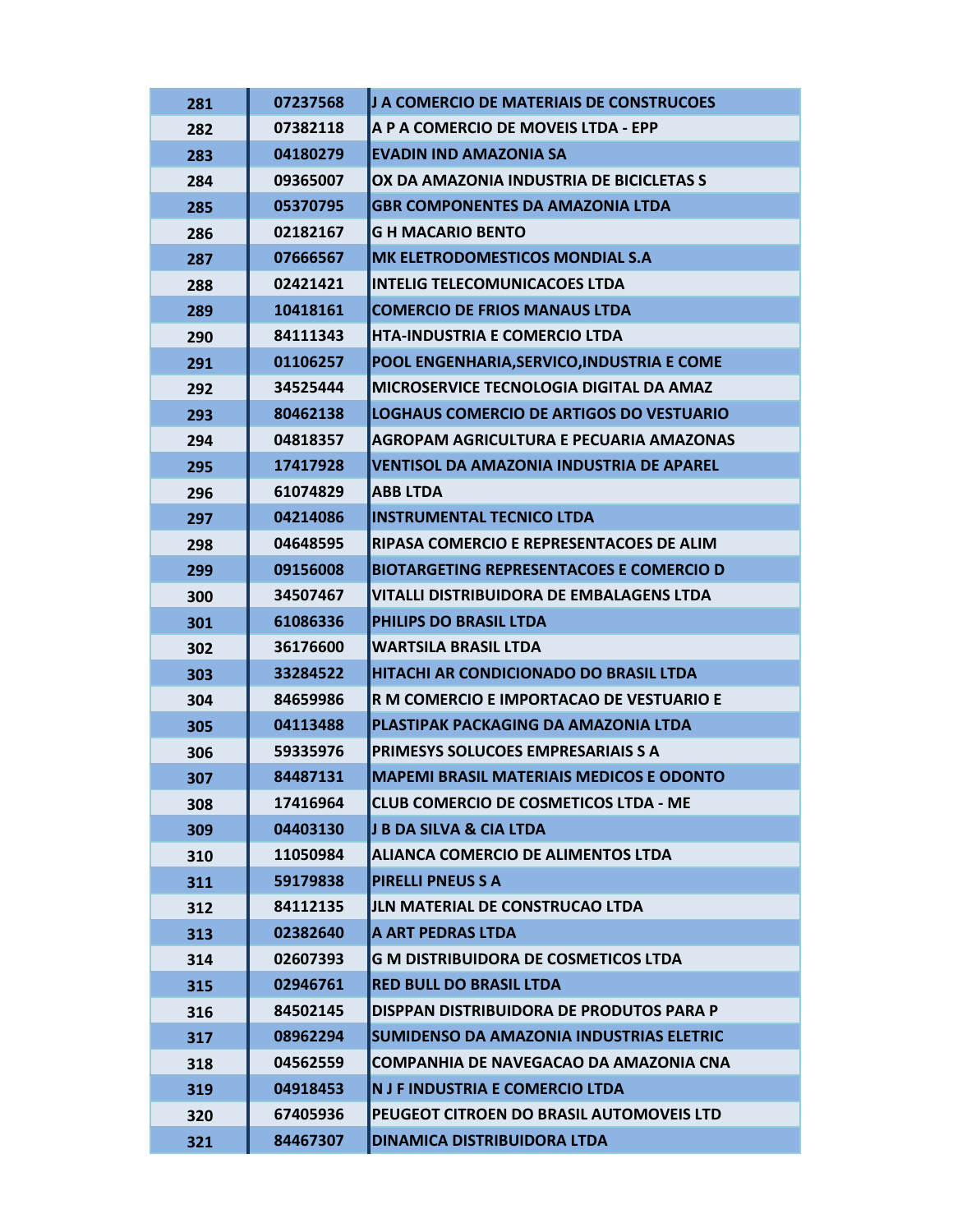| 322 | 06637002 | VENEZA PRODUTOS ALIMENTICIOS LTDA               |
|-----|----------|-------------------------------------------------|
| 323 | 11173911 | UNILEVER BRASIL GELADOS DO NORDESTE S/A         |
| 324 | 10198667 | <b>NEWTON E BRAZAO COMERCIO DE AUDIO LTDA</b>   |
| 325 | 08992424 | <b>BIOPLUS COMERCIO E REPRES. DE MEDICAMENT</b> |
| 326 | 03284632 | <b>M P DOS SANTOS FERRAGEM</b>                  |
| 327 | 04415154 | <b>CASA DO ELETRICISTA LTDA</b>                 |
| 328 | 23030471 | <b>COMERCIAL DE ESTIVAS REGO LTDA</b>           |
| 329 | 12252218 | <b>COMERCIO DE LATICINIOS E FRIOS SAO JORGE</b> |
| 330 | 03976141 | <b>BRUDDEN DA AMAZONIA LTDA</b>                 |
| 331 | 88938329 | <b>KARIMEX COMPONENTES ELETRONICOS LTDA</b>     |
| 332 | 60500246 | <b>GOODYEAR DO BRASIL PRODUTOS DE BORRACHA</b>  |
| 333 | 15815491 | <b>INDUSTRIA DE TRANSFORMADORES AMAZONAS LT</b> |
| 334 | 04497756 | A ALVES DE SOUSA                                |
| 335 | 84529874 | <b>COPOBRAS DA AMAZONIA INDUSTRIAL DE EMBAL</b> |
| 336 | 02672357 | <b>FCC DO BRASIL LTDA</b>                       |
| 337 | 60476884 | <b>MAHLE METAL LEVE S A</b>                     |
| 338 | 17262213 | <b>ANDRADE GUTIERREZ ENGENHARIA S/A</b>         |
| 339 | 09565801 | JR COMERCIO DE ARTEFATOS METALICOS LTDA         |
| 340 | 59546515 | NIKE DO BRASIL COMERCIO E PARTICIPACOES         |
| 341 | 04356309 | <b>ANTONIO RODRIGUES &amp; CIA LTDA</b>         |
| 342 | 60397874 | <b>FUJIFILM DO BRASIL LTDA</b>                  |
| 343 | 07791042 | <b>ENERWATT ENGENHARIA LTDA</b>                 |
| 344 | 01708499 | <b>DECARES COMERCIO LTDA</b>                    |
| 345 | 07379546 | <b>HONDA LOCK DO BRASIL LTDA</b>                |
| 346 | 07028146 | DI FELICIA INDUSTRIA E COMERCIO DE ALIME        |
| 347 | 84461623 | J B N MARQUES                                   |
| 348 | 77941490 | <b>GAZIN INDUSTRIA E COMERCIO DE MOVEIS E E</b> |
| 349 | 10676472 | <b>SERRA COMERCIO DE ALIMENTOS LTDA</b>         |
| 350 | 63721278 | <b>BENY MATERIAIS DE CONSTRUCAO LTDA</b>        |
| 351 | 09375849 | <b>MILHOMENS E CIA LTDA ME</b>                  |
| 352 | 05905069 | <b>BRASALPLA AMAZONIA INDUSTRIA DE EMBALAGE</b> |
| 353 | 03613421 | PETRONAS LUBRIFICANTES BRASIL S A               |
| 354 | 02896727 | <b>COMETAIS INDUSTRIA E COMERCIO DE METAIS</b>  |
| 355 | 04431847 | CECIL CONCORDE COM IND IMP E EXPORTACAO         |
| 356 | 84509264 | <b>MAXPEL COMERCIAL LTDA</b>                    |
| 357 | 61365284 | <b>SARAIVA E SICILIANO S/A</b>                  |
| 358 | 10785567 | <b>NCR BRASIL - INDUSTRIA DE EQUIPAMENTOS P</b> |
| 359 | 07274992 | MG COMERCIO DE CONFECCOES LTDA - EPP            |
| 360 | 04889603 | <b>MASS COMERCIO DE MATERIAIS DE CONSTRUCAO</b> |
| 361 | 59280685 | <b>ZF DO BRASIL LTDA</b>                        |
| 362 | 08211330 | PMI SOUTH AMERICA INDUSTRIA DE PLASTICO         |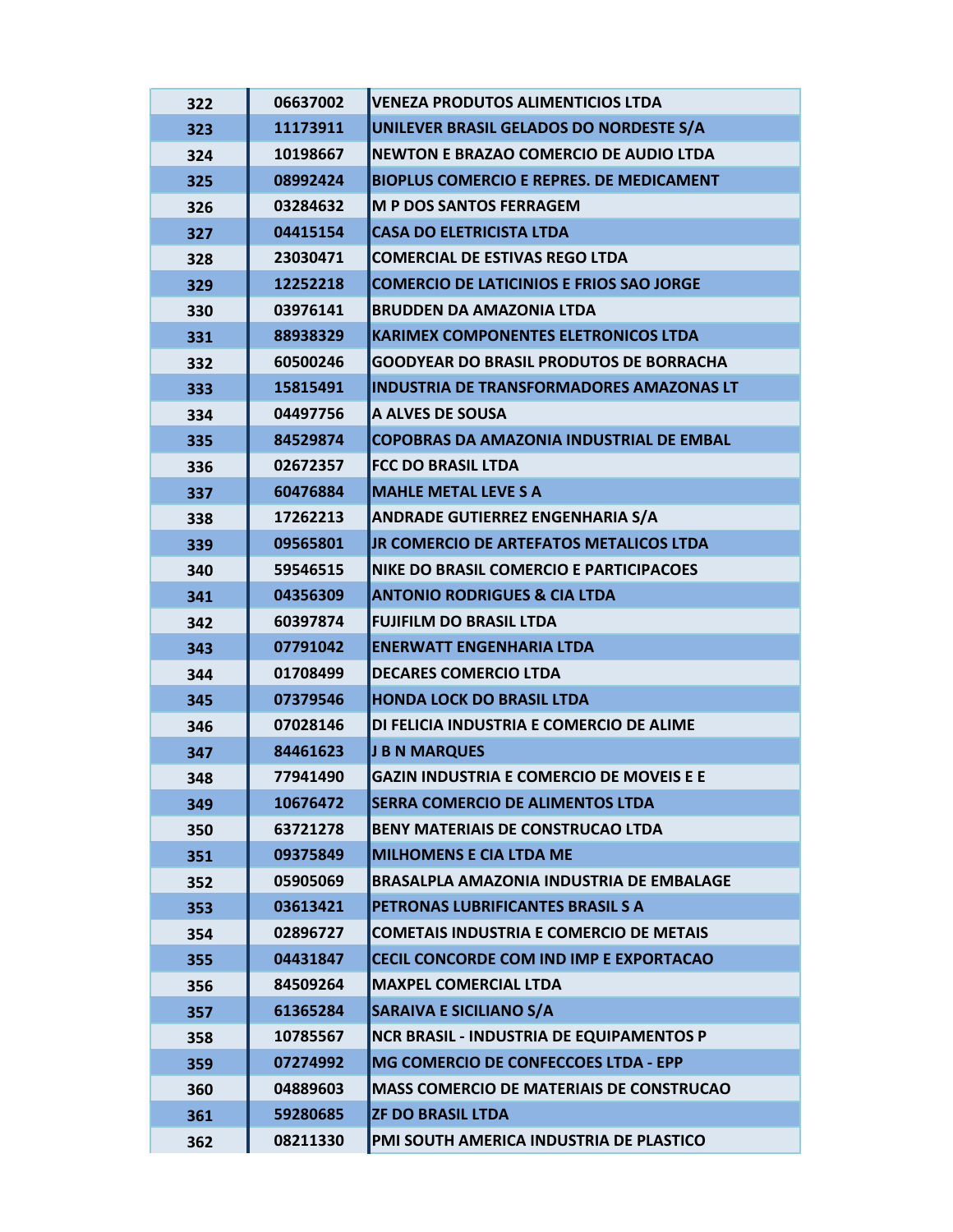| 363 | 09462505 | <b>ORIENTE TRANSPORTES LTDA</b>                 |
|-----|----------|-------------------------------------------------|
| 364 | 30521090 | <b>QUEIROZ GALVAO OLEO E GAS S A</b>            |
| 365 | 87556601 | <b>RINALDI S A INDUSTRIA DE PNEUMATICOS</b>     |
| 366 | 84489988 | DIGITRON DA AMAZONIA INDUSTRIA E COMERCI        |
| 367 | 34591123 | <b>MURATA WORLD COMERCIAL LTDA</b>              |
| 368 | 02905110 | <b>GR SERVICOS E ALIMENTACAO LTDA</b>           |
| 369 | 02126673 | <b>ACOM COMUNICACOES SA</b>                     |
| 370 | 08658519 | RAVIBRAS EMBALAGENS DA AMAZONIA LTDA            |
| 371 | 03449490 | <b>CASA DA CARNE SOUZA LTDA - EPP</b>           |
| 372 | 05390782 | OCS DISTRIBUIDORA DE PRODUTOS HOSPITALAR        |
| 373 | 04190350 | <b>AMAZON MILK INDUSTRIA E COMERCIO LTDA</b>    |
| 374 | 04653459 | <b>QUIMICA CREDIE LTDA</b>                      |
| 375 | 09397075 | <b>FORMAPACK EMBALAGENS PLASTICAS LTDA</b>      |
| 376 | 04563722 | <b>HYSSA ABRAHIM &amp; CIA LTDA</b>             |
| 377 | 01057722 | SORVEPANI COMERCIAL E DISTRIBUIDORA LTDA        |
| 378 | 11376301 | <b>MAR RIO COMERCIO DE PRODUTOS ALIMENTICIO</b> |
| 379 | 84450212 | <b>COMERCIO DE MIUDEZAS BANDEIRA LTDA</b>       |
| 380 | 52541760 | <b>CERAMICA E VELAS DE IGNICAO NGK DO BRASI</b> |
| 381 | 02499629 | <b>SCORPIOS DA AMAZONIA LTDA</b>                |
| 382 | 60872306 | SHERWIN-WILLIAMS DO BRASIL INDUSTRIA E C        |
| 383 | 05045358 | <b>CLEOMAR DA SILVA BRANDAO ME</b>              |
| 384 | 11174512 | ACO MANAUS INDUSTRIA E COMERCIO DE FERRO        |
| 385 | 04470423 | <b>COMAC IMPORTACAO E EXPORTACAO LTDA</b>       |
| 386 | 09217980 | DN MARI SERVICOS DE ALIMENTACAO LTDA ME         |
| 387 | 42274696 | <b>ADIDAS DO BRASIL LTDA</b>                    |
| 388 | 02070626 | SODEXO RID SERVICOS E COMERCIO DE ALIMEN        |
| 389 | 09055622 | <b>VALVOLINE CUMMINS DO BRASIL LUBRIFICANTE</b> |
| 390 | 06303603 | <b>WEG AMAZONIA S A</b>                         |
| 391 | 03025155 | REFRIAL DISTRIBUIDORA COMERCIAL DE MAQUI        |
| 392 | 07545138 | CIALA DA AMAZONIA REFINADORA DE METAIS L        |
| 393 | 14184956 | ROLAPECAS COMERCIO E REPRESENTACOES LTDA        |
| 394 | 04854120 | JABIL DO BRASIL INDUSTRIA ELETROELETRONI        |
| 395 | 01387371 | PORTAL DISTRIBUIDORA DE EMBALAGENS DA AM        |
| 396 | 04356697 | <b>INDUSTRIA DE CAFE MANAUS LTDA</b>            |
| 397 | 42278291 | LOG-IN - LOGISTICA INTERMODAL S/A               |
| 398 | 34571687 | <b>BOULEVARD DISTRIBUIDORA LTDA</b>             |
| 399 | 18073380 | DAIKIN AR CONDICIONADO AMAZONAS LTDA            |
| 400 | 45990181 | <b>ROBERT BOSCH LTDA</b>                        |
| 401 | 01676897 | <b>GUASCOR DO BRASIL LTDA</b>                   |
| 402 | 22301988 | TP INDUSTRIAL DE PNEUS BRASIL LTDA              |
| 403 | 05213262 | <b>NIPPON SEIKI DO BRASIL LTDA</b>              |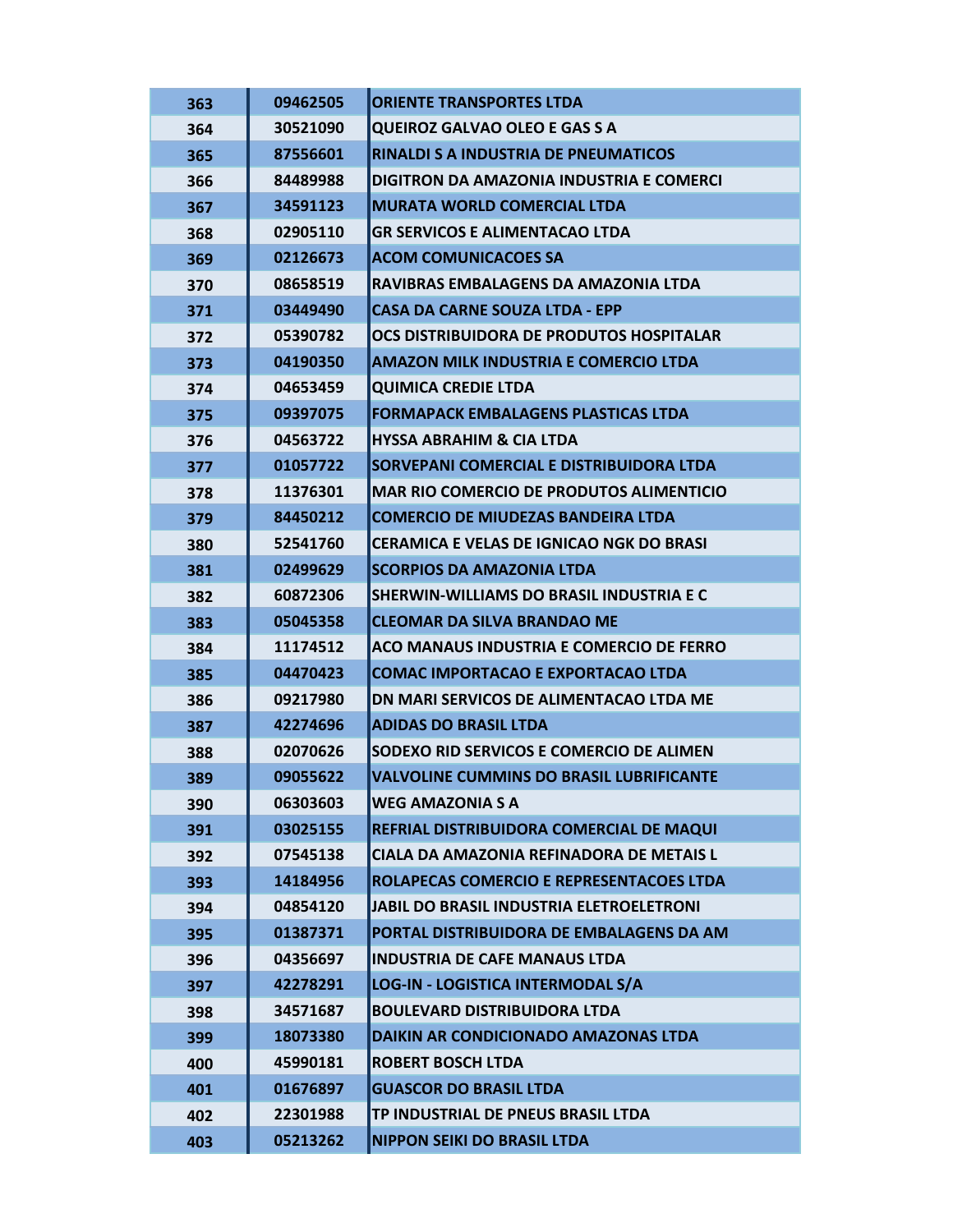| 404 | 05471081 | F GALVAO COMERCIO IMPORTACAO LIMITADA              |
|-----|----------|----------------------------------------------------|
| 405 | 07278350 | SS COMERCIO DE COSMETICOS E PRODUTOS DE            |
| 406 | 01183306 | <b>M.F AMAZONIA LTDA</b>                           |
| 407 | 01527330 | CEMULTI - CESARI EMPRESA MULTIMODAL DE M           |
| 408 | 03410632 | <b>DISPROFAR COMERCIO LTDA</b>                     |
| 409 | 01106222 | <b>SONY PLASTICOS DA AMAZONIA LTDA</b>             |
| 410 | 84464346 | <b>FERMAZON FERRO E ACO DO AMAZONAS LTDA</b>       |
| 411 | 33388943 | <b>H STERN COMERCIO E INDUSTRIA S A</b>            |
| 412 | 04361309 | <b>S SOBRAL &amp; CIA LTDA</b>                     |
| 413 | 02274757 | <b>G M COMERCIO DE ARTIGO DO VESTUARIO E AC</b>    |
| 414 | 03290856 | <b>ARTEK INDUSTRIAL DA AMAZONIA LTDA</b>           |
| 415 | 08211271 | <b>MASTERCOIN DA AMAZONIA INDUSTRIA E COMER</b>    |
| 416 | 08214295 | <b>CANCUN COMERCIO DE BOMBONS E BALAS LTDA-</b>    |
| 417 | 16742079 | JFL DA AMAZONIA FABRICACAO DE COMPONENTE           |
| 418 | 64731433 | <b>PBKIDS BRINQUEDOS LTDA</b>                      |
| 419 | 04435246 | BR ELETRON AMAZONIA COMERCIO DE ELETRONI           |
| 420 | 08150709 | POLYAROMAS PREPARADOS E EXTRATOS LTDA              |
| 421 | 63633770 | <b>OURO BRANCO DISTRIBUIDORA DE ALIMENTOS L</b>    |
| 422 | 22422291 | M N COMERCIO DE CALCADOS LTDA                      |
| 423 | 02298626 | <b>CASA DOS CONGELADOS IMPORTACAO LTDA</b>         |
| 424 | 17692919 | KODAK ALARIS MANAUS INDUSTRIA E COMERCIO           |
| 425 | 06521922 | TDM COMERCIO DE CONFECCOES LTDA EPP                |
| 426 | 06048486 | STECK DA AMAZONIA INDUSTRIA ELETRICA LTD           |
| 427 | 07526557 | <b>AMBEV S.A.</b>                                  |
| 428 | 02513526 | <b>CICLO CAIRU LTDA</b>                            |
| 429 | 05338882 | PLACIBRAS DA AMAZONIA LTDA                         |
| 430 | 60561719 | <b>AKZO NOBEL LTDA</b>                             |
| 431 | 02709449 | PETROBRAS TRANSPORTE S/A                           |
| 432 | 60857349 | <b>TRW AUTOMOTIVE LTDA</b>                         |
| 433 | 84107846 | <b>TANDAR COMERCIO DE PRODUTOS FARMACEUTICO</b>    |
| 434 | 03304825 | <b>ARTRIN IMPORTADORA DE ELETROELETRONICOS</b>     |
| 435 | 17122802 | <b>GIGA INDUSTRIA E COMERCIO DE PRODUTOS DE</b>    |
| 436 | 01103867 | <b>CONESUL DISTRIBUIDORA LTDA</b>                  |
| 437 | 04889830 | LITE-ON MOBILE INDUSTRIA E COMERCIO DE P           |
| 438 | 63666028 | DISTRIBUIDORA MODERNA LTDA                         |
| 439 | 01358874 | <b>PROCTER &amp; GAMBLE INDUSTRIAL E COMERCIAL</b> |
| 440 | 03472246 | <b>AUDI DO BRASIL INDUSTRIA E COMERCIO DE V</b>    |
| 441 | 02295098 | <b>INDUSTRIA MISSIATO DE BEBIDAS LTDA</b>          |
| 442 | 22015057 | <b>GONCALVES AMAZONIA COMERCIO DE EMBALAGEN</b>    |
| 443 | 05828884 | <b>ALVES LIRA LTDA</b>                             |
| 444 | 04210423 | OLIVEIRA ENERGIA GERACAO E SERVICOS LTDA           |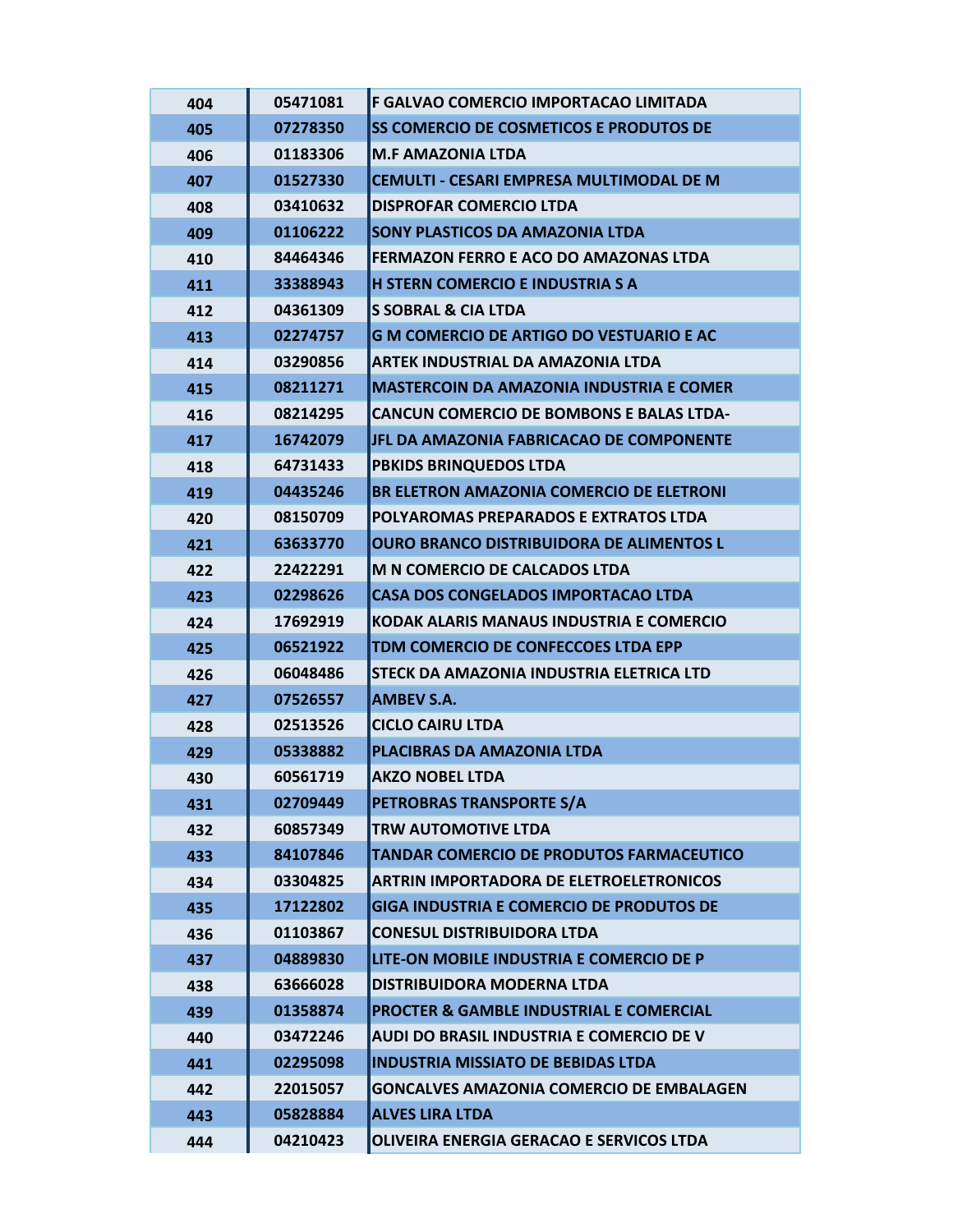| 445 | 07532752 | <b>PNEU FORTE LTDA</b>                          |
|-----|----------|-------------------------------------------------|
| 446 | 09083780 | <b>EMPACOTADORA AGUIAR LTDA</b>                 |
| 447 | 13590409 | PANASONIC DISTRIBUIDORA DO BRASIL LTDA          |
| 448 | 84501873 | TUTIPLAST INDUSTRIA E COMERCIO LTDA             |
| 449 | 22805162 | <b>DEKA MAGAZINE LTDA</b>                       |
| 450 | 61077327 | <b>SKF DO BRASIL LTDA</b>                       |
| 451 | 04562591 | A R RODRIGUEZ & CIA LTDA                        |
| 452 | 09652820 | <b>CINEPOLIS OPERADORA DE CINEMAS DO BRASIL</b> |
| 453 | 50221019 | <b>BRASIL KIRIN INDUSTRIA DE BEBIDAS LTDA</b>   |
| 454 | 02422460 | SODECIA DA AMAZONIA LTDA                        |
| 455 | 04577500 | <b>ARECIO COMERCIAL LTDA.</b>                   |
| 456 | 10948651 | <b>SPRINGER CARRIER LTDA</b>                    |
| 457 | 04916172 | DA FRUTA DISTRIBUIDORA LTDA EPP                 |
| 458 | 83729004 | DAMYLLER COMERCIO E CONFECCOES LTDA             |
| 459 | 10183465 | J L CHAAR SIMAO - EIRELI                        |
| 460 | 03064692 | LEONORA COMERCIO INTERNACIONAL LTDA             |
| 461 | 02793710 | UNIVERSAL FITNESS DA AMAZONIA LTDA              |
| 462 | 01008482 | <b>AMERICA TAMPAS S.A</b>                       |
| 463 | 23027675 | <b>METALURGICA MARLIN S A IND COM IMP E EXP</b> |
| 464 | 22763502 | PEMAZA AMAZONIA S/A                             |
| 465 | 08996956 | <b>DAIDO INDUSTRIA DE CORRENTES DA AMAZONIA</b> |
| 466 | 18918142 | <b>NOROESTE MAQUINAS E EQUIPAMENTOS LTDA</b>    |
| 467 | 01434800 | <b>MERCURY MARINE DO BRASIL INDUSTRIA E COM</b> |
| 468 | 05460431 | <b>MAQMOTO MAQUINAS E MOTORES LTDA</b>          |
| 469 | 05394630 | V SPEROTTO IMPORTACAO E EXPORTACAO              |
| 470 | 57014862 | <b>MANN + HUMMEL BRASIL LTDA</b>                |
| 471 | 15096743 | SENSE INDUSTRIA DE BICICLETAS DA AMAZONI        |
| 472 | 09308343 | <b>L.S.C. DA SILVA PRADO-ME</b>                 |
| 473 | 04945399 | <b>MACUXI COMERCIO DE ARMARINHO LTDA ME</b>     |
| 474 | 05753246 | L SANTOS DE SOUSA COMERCIO DE ALIMENTOS         |
| 475 | 06177753 | PROCOATING INDUSTRIAL DE LAMINADO DA AMA        |
| 476 | 04522275 | <b>GOLDEN LEAF TOBACCO LTDA</b>                 |
| 477 | 10285590 | <b>RBX RIO COMERCIO DE ROUPAS LTDA</b>          |
| 478 | 07234453 | <b>TOYOLEX AUTOS S.A</b>                        |
| 479 | 84499755 | <b>MOVENORTE COMERCIO E REPRESENTACOES LTDA</b> |
| 480 | 84542901 | IIMAK DA AMAZONIA FITAS PARA IMPRESSAO L        |
| 481 | 02093168 | <b>CASA AMARELA COMERCIO LTDA</b>               |
| 482 | 18466212 | <b>MENDES E DAMASCENO LTDA</b>                  |
| 483 | 05458096 | <b>SWEDISH MATCH DA AMAZONIA S.A</b>            |
| 484 | 06369209 | S Q DE HOLANDA CONFECCOES                       |
| 485 | 34505214 | <b>METALURGICA SATO DA AMAZONIA LTDA</b>        |